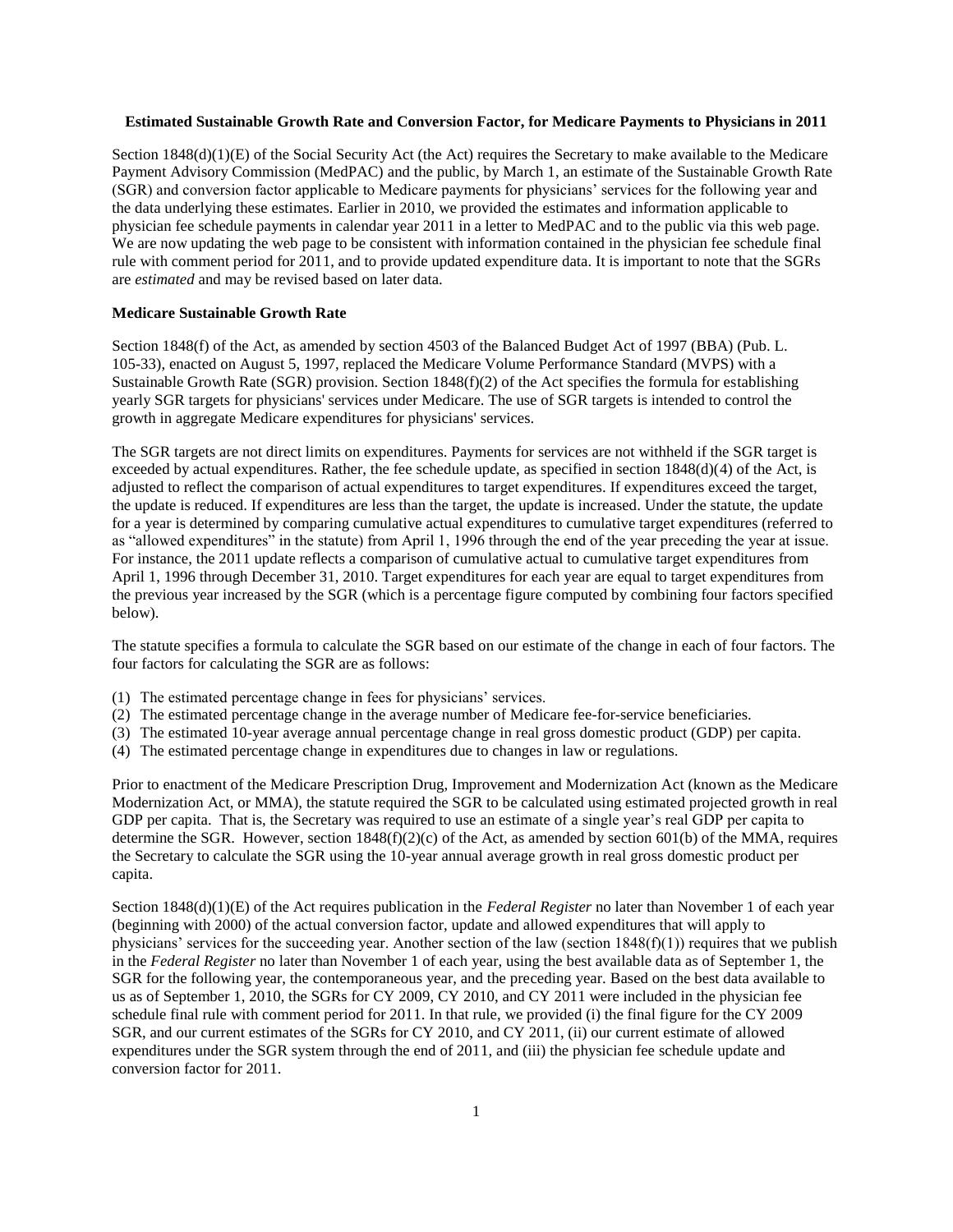Table 1 shows our current estimates of the aforementioned SGRs.

|                                                                  | CY 2009 | CY 2010 | CY 2011  |
|------------------------------------------------------------------|---------|---------|----------|
| Factor 1: Increase in Fees                                       | 1.8%    | $0.9\%$ | 0.2%     |
| Factor 2: Increase in Enrollment                                 | $-0.6%$ | 1.6%    | 2.4%     |
| Factor 3: Increase in 10-year moving average Real Per Capita GDP | 1.0%    | 0.7%    | 0.7%     |
| Factor 4: Increase due to changes in Law or Regulations          | 4.1%    | 4.9%    | $-16.2%$ |
| <b>Total Sustainable Growth Rate</b>                             | 6.4%    | 8.3%    | $-13.4%$ |

|  |  | Table 1. Current Estimates of SGRs for CY 2009, CY 2010, and CY 2011 |  |  |  |  |
|--|--|----------------------------------------------------------------------|--|--|--|--|
|--|--|----------------------------------------------------------------------|--|--|--|--|

There may be differences between the initial estimate of the SGR for a year, a subsequent reestimate based on later data, and the final revision once the year is complete. Section 1848(f)(3) of the statute, as amended by section 211 of the BBRA, requires the adjustment of prior years' SGR component factors, to reflect later data, beginning with the SGR for FY 2000. The statute requires the final revision to the SGR for a given year be done the following year. Thus, consistent with the statute, we made the final revisions to the CY 2009 SGR in the physician fee schedule final rule with comment period. The two SGR elements that have exhibited the most volatility have been the fee-forservice enrollment numbers and real gross domestic product per capita.<sup>1</sup>

The MVPS/SGR targets for periods prior to CY 2010 are considered to be final. These targets are listed in Table 2 below. The MVPS applied for FY 1990 through FY 1997. The SGR applied beginning with FY 1998. Figures reflect a weighted average MVPS for FY 1991 through FY 1993 when there were two different MVPSs (one for surgical services, and one for all other services) and for FY 1994 through FY 1997 when there were three different MVPSs (for surgical services, primary care services, and all other services).

| Year           | Physician MVPS / SGR |
|----------------|----------------------|
| FY 1990        | 9.1%                 |
| FY 1991        | 7.3%                 |
| FY 1992        | 10.0%                |
| FY 1993        | 10.0%                |
| FY 1994        | 9.4%                 |
| FY 1995        | 7.5%                 |
| FY 1996        | 1.8%                 |
| FY 1997        | $-0.3%$              |
| FY 1998        | 3.2%                 |
| FY 1999        | 4.2%                 |
| <b>FY 2000</b> | 6.9%                 |
| CY 2000        | 7.3%                 |
| CY 2001        | 4.5%                 |
| CY 2002        | 8.3%                 |
| CY 2003        | 7.3%                 |
| CY 2004        | 6.6%                 |
| CY 2005        | 4.2%                 |
| CY 2006        | 1.5%                 |
| CY 2007        | 3.5%                 |
| CY 2008        | 4.5%                 |
| CY 2009        | 4.5%                 |

**Table 2 Physician MVPS / SGR**

 $\overline{a}$ 

<sup>&</sup>lt;sup>1</sup> We note that more recent data on these two elements are available during a year on several web sites. The latest measurements of real GDP for a quarter are available from the home page for the Bureau of Economic Analysis of the Department of Commerce (www.bea.doc.gov). Population figures are available from the home page for the Census Bureau (www.census.gov). Real GDP per capita can be calculated from these figures. In April of each year, when our Office of the Actuary puts the Trustees Report on the CMS Home page, we also post the projections of total Medicare Part B enrollment and of Medicare managed care enrollment for the current and subsequent calendar years, as well as for the preceding calendar year, consistent with the Trustees Report. Medicare fee-for-service enrollment could be determined from these figures.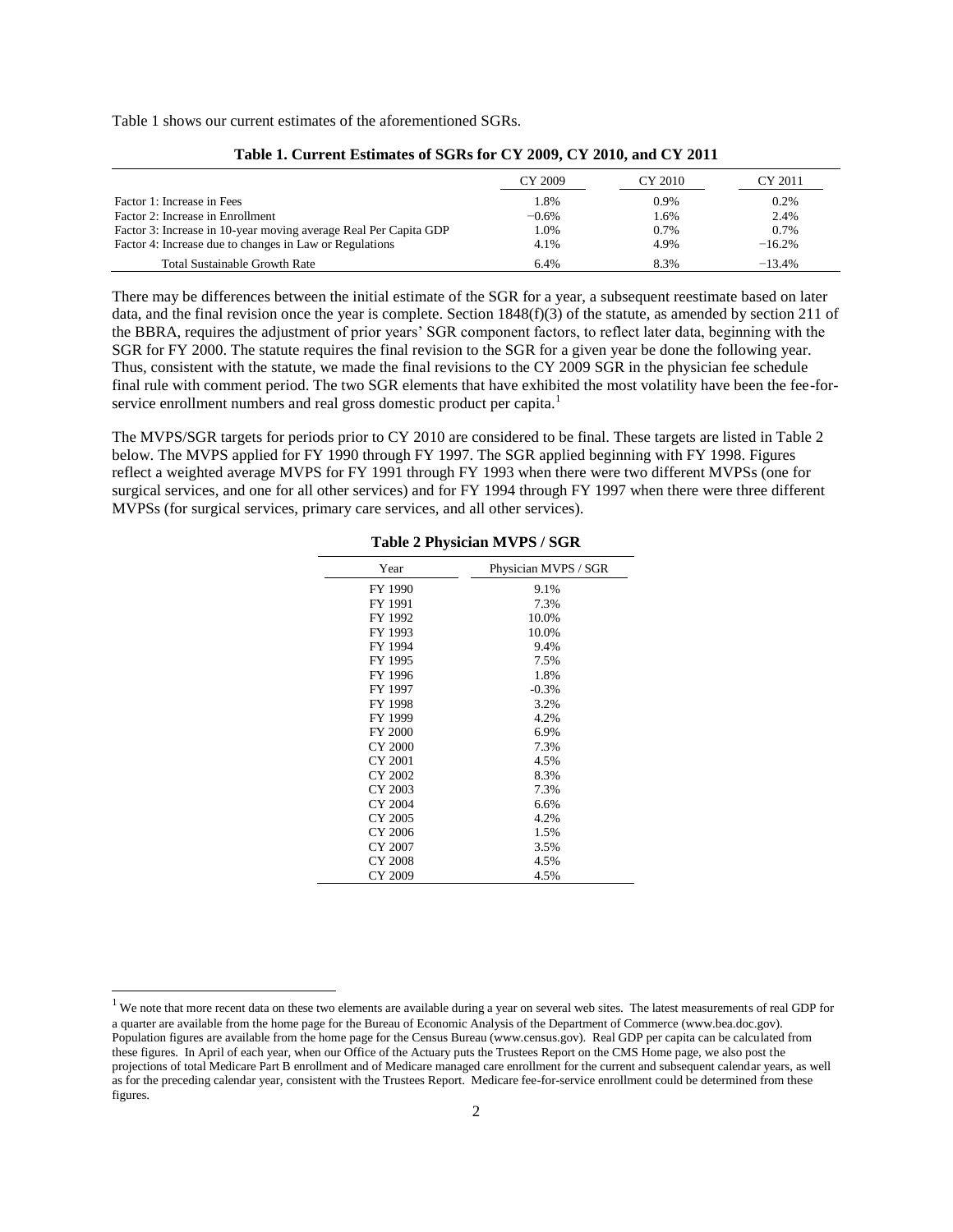## **Allowed Expenditures for Physicians' Services**

Section 1848(d)(3)(C) of the Act defines allowed expenditures for the period April 1, 1996 through March 31, 1997 to be equal to actual expenditures for physicians' services during that period as estimated by the Secretary. Annual allowed expenditures for subsequent periods are equal to annual allowed expenditures for the previous year increased by the SGR. The BBRA provided for a transition from a fiscal year to a calendar year SGR system. Beginning with CY 2000, the SGR is determined on a calendar year basis. We have described this transition in a notice that appeared in the *Federal Register* on April 10, 2000.

Table 3 shows quarterly allowed expenditures and cumulative allowed expenditures for the period from April 1, 1996 through December 31, 2011. (The table shows quarterly allowed expenditures for physicians' services to reflect any seasonality, which may occur in expenditures for physicians' services over a year.) We provide more information below on how quarterly figures are combined to determine allowed expenditures for a year.

In the physician fee schedule final rule with comment period issued October 30, 2009, the scope of physicians' services, as specified by the Secretary, was changed to exclude physician-administered drugs from the calculation of allowed and actual expenditures for all years and the SGR beginning in 2010. Accordingly, the summary of allowed expenditures for physicians' services and the SGR for 2010 and 2011 in Table 3 reflects this change.

| Quarter | Applicable<br><b>SGR</b> | Quarterly Allowed Expenditures <sup>2</sup><br>[in billions] | Cumulative Allowed Expenditures <sup>3</sup><br>[in billions] |
|---------|--------------------------|--------------------------------------------------------------|---------------------------------------------------------------|
| 2Q1996  |                          | \$11.9                                                       | \$11.9                                                        |
| 3Q1996  |                          | \$11.5                                                       | \$23.4                                                        |
| 4Q1996  |                          | \$11.7                                                       | \$35.0                                                        |
| 101997  |                          | \$11.8                                                       | \$46.8                                                        |
| 2Q1997  | 3.2%                     | \$12.3                                                       | \$59.1                                                        |
| 3Q1997  | 3.2%                     | \$11.9                                                       | \$71.0                                                        |
| 4Q1997  | 3.2%                     | \$12.0                                                       | \$83.0                                                        |
| 1Q1998  | 3.2%                     | \$12.2                                                       | \$95.2                                                        |
| 201998  | 4.2%                     | \$12.8                                                       | \$108.0                                                       |
| 3Q1998  | 4.2%                     | \$12.4                                                       | \$120.3                                                       |
| 4Q1998  | 4.2%                     | \$12.6                                                       | \$132.9                                                       |
| 1Q1999  | 4.2%                     | \$12.7                                                       | \$145.6                                                       |
| 2Q1999  | 6.9%                     | \$13.7                                                       | \$159.2                                                       |
| 3Q1999  | 6.9%                     | \$13.2                                                       | \$172.4                                                       |
| 4Q1999  | 6.9%                     | \$13.4                                                       | \$185.8                                                       |
| 1Q2000  | 7.3%                     | \$13.6                                                       | \$199.5                                                       |
| 2Q2000  | 7.3%                     | \$14.7                                                       | \$214.1                                                       |
| 3Q2000  | 7.3%                     | \$14.2                                                       | \$228.3                                                       |
| 4Q2000  | 7.3%                     | \$14.4                                                       | \$242.7                                                       |
| 1Q2001  | 4.5%                     | \$14.2                                                       | \$256.9                                                       |
| 2Q2001  | 4.5%                     | \$15.3                                                       | \$272.2                                                       |
| 3Q2001  | 4.5%                     | \$14.8                                                       | \$287.0                                                       |
| 4Q2001  | 4.5%                     | \$15.0                                                       | \$302.1                                                       |
| 1Q2002  | 8.3%                     | \$15.4                                                       | \$317.5                                                       |
| 2Q2002  | 8.3%                     | \$16.6                                                       | \$334.1                                                       |
| 3Q2002  | 8.3%                     | \$16.0                                                       | \$350.1                                                       |
| 4Q2002  | 8.3%                     | \$16.3                                                       | \$366.4                                                       |
| 1Q2003  | 7.3%                     | \$16.5                                                       | \$382.9                                                       |
| 2Q2003  | 7.3%                     | \$17.8                                                       | \$400.7                                                       |
| 3Q2003  | 7.3%                     | \$17.2                                                       | \$417.9                                                       |
| 4Q2003  | 7.3%                     | \$17.5                                                       | \$435.4                                                       |
| 1Q2004  | 6.6%                     | \$17.6                                                       | \$453.0                                                       |
| 202004  | 6.6%                     | \$19.0                                                       | \$472.0                                                       |
| 3Q2004  | 6.6%                     | \$18.3                                                       | \$490.4                                                       |
| 4Q2004  | 6.6%                     | \$18.6                                                       | \$509.0                                                       |
| 1Q2005  | 4.2%                     | \$18.4                                                       | \$527.4                                                       |
| 2Q2005  | 4.2%                     | \$19.8                                                       | \$547.1                                                       |
| 3Q2005  | 4.2%                     | \$19.1                                                       | \$566.3                                                       |
| 4Q2005  | 4.2%                     | \$19.4                                                       | \$585.7                                                       |
| 1Q2006  | 1.5%                     | \$18.6                                                       | \$604.3                                                       |
| 2Q2006  | 1.5%                     | \$20.1                                                       | \$624.4                                                       |

**Table 3. Summary of Allowed Expenditures for Physicians' Services[1](#page-3-0)**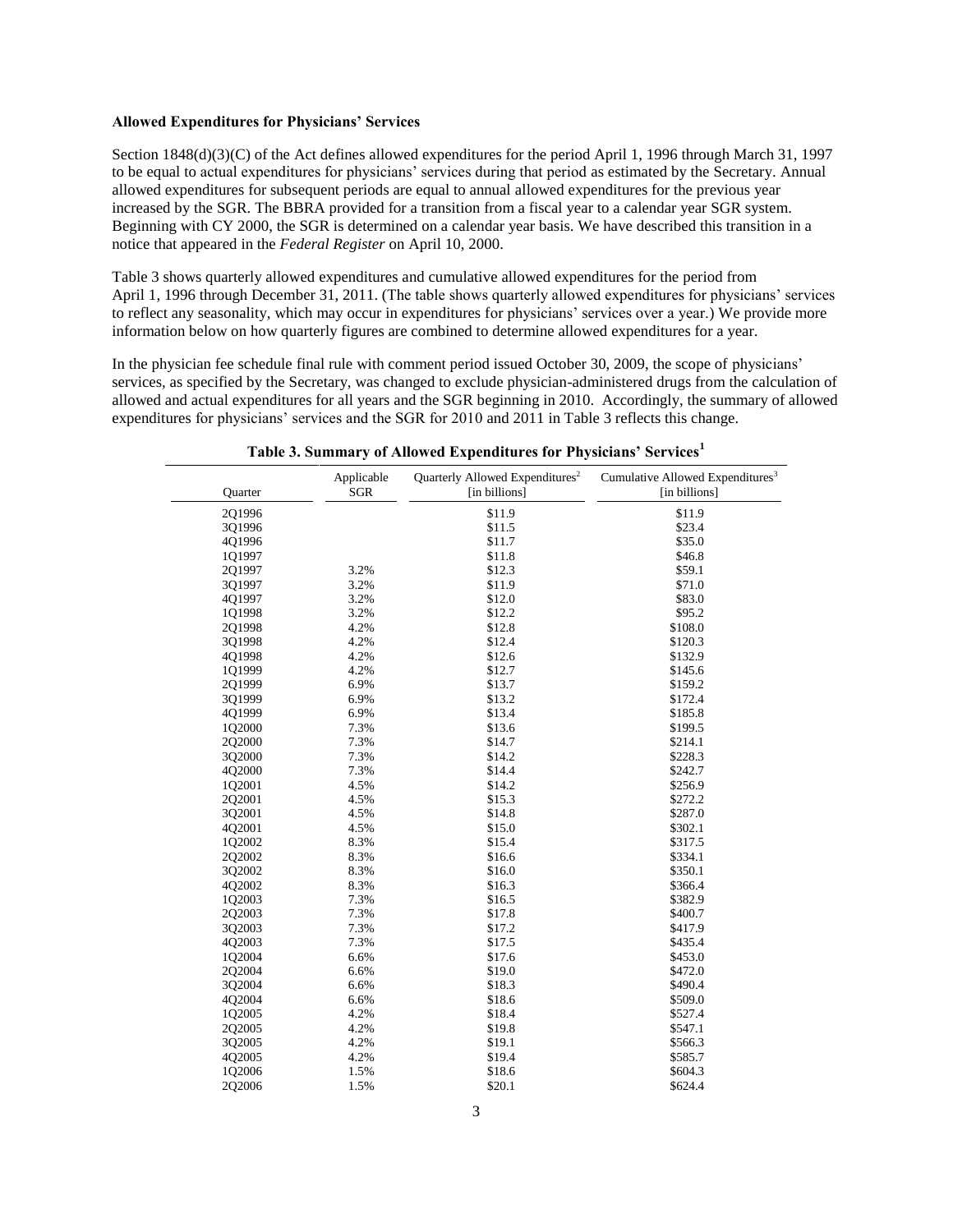| Quarter | Applicable<br>SGR | Quarterly Allowed Expenditures <sup>2</sup><br>[in billions] | Cumulative Allowed Expenditures <sup>3</sup><br>[in billions] |
|---------|-------------------|--------------------------------------------------------------|---------------------------------------------------------------|
| 3Q2006  | 1.5%              | \$19.4                                                       | \$643.8                                                       |
| 4Q2006  | 1.5%              | \$19.7                                                       | \$663.5                                                       |
| 102007  | 3.5%              | \$19.3                                                       | \$682.8                                                       |
| 2Q2007  | 3.5%              | \$20.8                                                       | \$703.6                                                       |
| 302007  | 3.5%              | \$20.1                                                       | \$723.6                                                       |
| 4Q2007  | 3.5%              | \$20.4                                                       | \$744.0                                                       |
| 102008  | 4.5%              | \$20.2                                                       | \$764.2                                                       |
| 2Q2008  | 4.5%              | \$21.7                                                       | \$785.9                                                       |
| 3Q2008  | 4.5%              | \$21.0                                                       | \$806.9                                                       |
| 4Q2008  | 4.5%              | \$21.3                                                       | \$828.2                                                       |
| 102009  | 6.4%              | \$21.4                                                       | \$849.6                                                       |
| 2Q2009  | 6.4%              | \$23.1                                                       | \$872.7                                                       |
| 3Q2009  | 6.4%              | \$22.3                                                       | \$895.1                                                       |
| 402009  | 6.4%              | \$22.7                                                       | \$917.8                                                       |
| 1Q2010  | 8.3%              | \$23.2                                                       | \$941.0                                                       |
| 202010  | 8.3%              | \$25.0                                                       | \$966.0                                                       |
| 3Q2010  | 8.3%              | \$24.2                                                       | \$990.2                                                       |
| 402010  | 8.3%              | \$24.6                                                       | \$1,014.7                                                     |
| 1Q2011  | $-13.4%$          | \$20.1                                                       | \$1,034.9                                                     |
| 202011  | $-13.4%$          | \$21.7                                                       | \$1,056.5                                                     |
| 3Q2011  | $-13.4%$          | \$20.9                                                       | \$1,077.5                                                     |
| 4Q2011  | $-13.4%$          | \$21.3                                                       | \$1,098.7                                                     |

<span id="page-3-0"></span><sup>1</sup>As explained above, pursuant to the BBRA, the SGRs for FY2000, CY 2000, and all subsequent years are estimated and subsequently revised twice, based on later data. The 2010 figures (based on the 2010 SGR), and the 2011 figures (based on the 2011 SGR) are estimated and may change based on more recent information which affects these SGRs.

<span id="page-3-1"></span><sup>2</sup>Allowed expenditures for a quarter (such as 4Q2011) are equal to allowed expenditures for the same quarter in the previous year (4Q2010 in this example) increased by the SGR for the year in which that quarter occurs (in this case, −13.4 percent). For example, quarterly allowed expenditures of \$21.3 billion in 4Q2011 are equal to quarterly allowed expenditures of roughly \$24.6 billion (4Q2010) updated by the SGR of −13.4 percent (\$21.3 billion = \$24.6 billion x 0.866).

<span id="page-3-2"></span> $3$ Cumulative allowed expenditures for a quarter (such as  $4Q 2011$ ) are equal to the sum of cumulative allowed expenditures from the previous quarter for the same year (3Q2011) and quarterly allowed expenditures for that quarter. For example, cumulative allowed expenditures in 4Q2011 of \$1,098.7 billion are equal to the sum of cumulative allowed expenditures through 3Q2011 of \$1,077.5 billion and estimated allowed expenditures in 4Q2011 of \$21.3 billion (\$1,098.7 billion =  $$1,077.5$  billion + \$21.3 billion).

Note: Totals do not necessarily equal the sum of rounded components.

## **Actual Expenditures for Physicians' Services**

Table 4 shows, on a quarterly basis from April 1, 1996 through June 30, 2010, actual expenditures and cumulative actual expenditures for the period. These expenditures represent allowed charges tabulated by the quarter in which the service was furnished. Since there is a lag between the date that the service is furnished and the date that the payment is made, the most recent quarters depict incomplete data. The total allowed charges for these quarters are estimated by approximating the level of completeness of the data. This approximation is determined using historical trends. We will update these amounts periodically when we have reasonably complete data (approximately 6 months after the end of a quarter). As we have described above, we are showing actual expenditures on a quarterly basis to reflect any seasonal variation in expenditures that occurs over the year.

In the physician fee schedule final rule with comment period issued October 30, 2009, the scope of physicians' services, as specified by the Secretary, was changed to exclude physician-administered drugs from the calculation of allowed and actual expenditures for all years and the SGR beginning in 2010. Accordingly, the summary of actual expenditures for physicians' services in Table 4 reflects this change.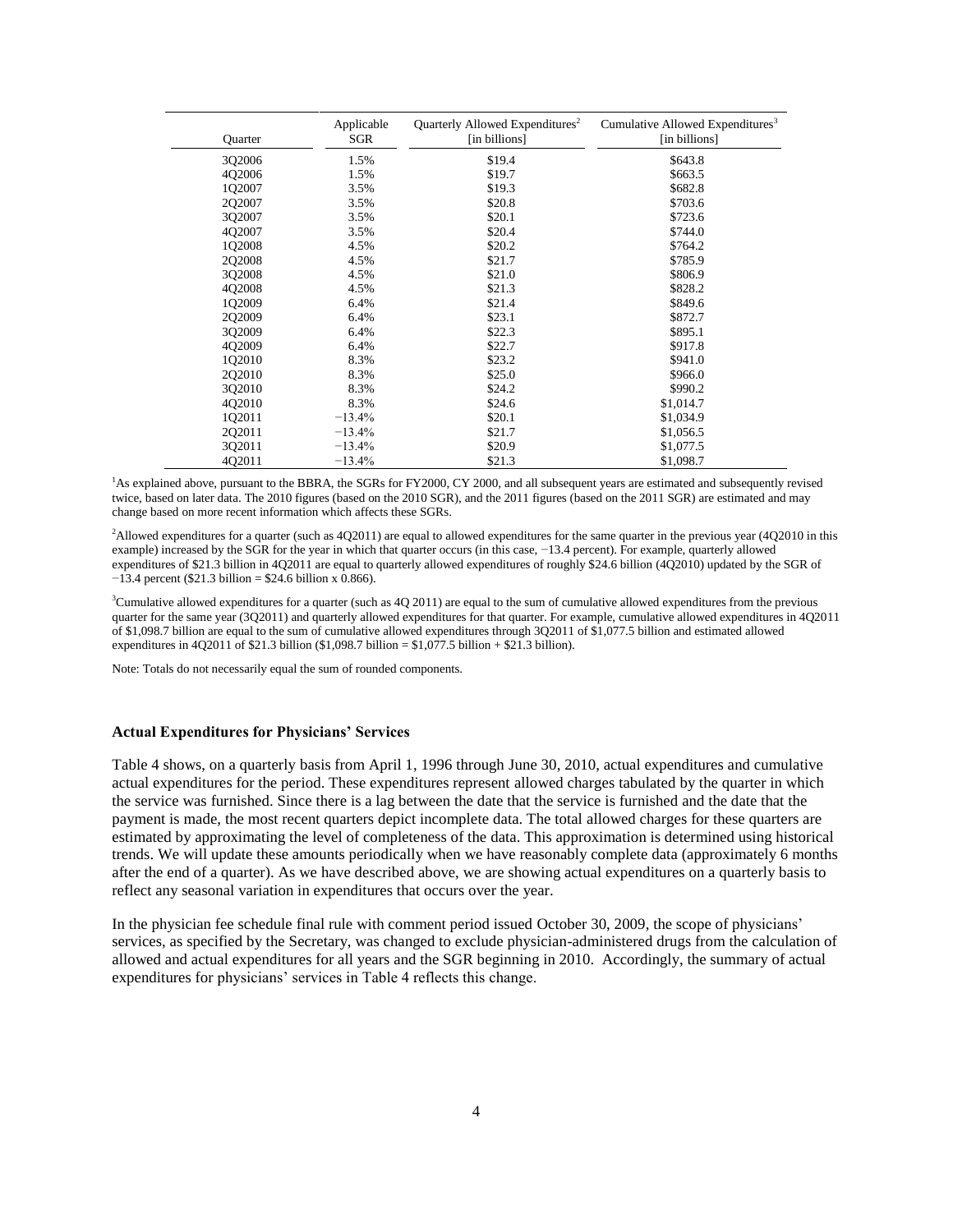|                  | <b>Benefits Processed</b> |              | Estimated                       | Cumulative                      |
|------------------|---------------------------|--------------|---------------------------------|---------------------------------|
|                  | thru 6/30/10              | Approximate  | Total Expenditures <sup>1</sup> | Total Expenditures <sup>1</sup> |
| Calendar Quarter | [in billions]             | Completeness | [in billions]                   | [in billions]                   |
| 2Q1996           | \$11.8                    | 100.0%       | \$11.8                          | \$11.8                          |
| 3Q1996           | \$11.5                    | 100.0%       | \$11.5                          | \$23.4                          |
| 4Q1996           | \$11.7                    | 100.0%       | \$11.7                          | \$35.0                          |
|                  |                           |              |                                 |                                 |
| 1Q1997           | \$11.8                    | 100.0%       | \$11.8                          | \$46.8                          |
| 2Q1997           | \$12.0                    | 100.0%       | \$12.0                          | \$58.8                          |
| 3Q1997           | \$11.6                    | 100.0%       | \$11.6                          | \$70.4                          |
| 4Q1997           | \$11.5                    | 100.0%       | \$11.5                          | \$81.9                          |
| 1Q1998           | \$12.0                    | 100.0%       | \$12.0                          | \$93.9                          |
| 2Q1998           | \$12.0                    | 100.0%       | \$12.0                          | \$105.9                         |
| 3Q1998           | \$11.7                    | 100.0%       | \$11.7                          | \$117.5                         |
| 4Q1998           | \$11.8                    | 100.0%       | \$11.8                          | \$129.3                         |
| 1Q1999           | \$12.4                    | 100.0%       | \$12.4                          | \$141.7                         |
| 2Q1999           | \$12.5                    | 100.0%       | \$12.5                          | \$154.2                         |
|                  |                           |              |                                 |                                 |
| 3Q1999           | \$12.2                    | 100.0%       | \$12.2                          | \$166.4                         |
| 4Q1999           | \$12.3                    | 100.0%       | \$12.3                          | \$178.8                         |
| 1Q2000           | \$13.6                    | 100.0%       | \$13.6                          | \$192.4                         |
| 2Q2000           | \$13.6                    | 100.0%       | \$13.6                          | \$206.0                         |
| 3Q2000           | \$13.4                    | 100.0%       | \$13.4                          | \$219.4                         |
| 4Q2000           | \$13.5                    | 100.0%       | \$13.5                          | \$232.9                         |
| 1Q2001           | \$15.1                    | 100.0%       | \$15.1                          | \$248.0                         |
| 2Q2001           | \$15.5                    | 100.0%       | \$15.5                          | \$263.5                         |
| 3Q2001           | \$15.1                    | 100.0%       | \$15.1                          | \$278.6                         |
| 4Q2001           | \$15.5                    | 100.0%       | \$15.5                          | \$294.2                         |
|                  | \$15.8                    |              | \$15.8                          | \$309.9                         |
| 1Q2002           |                           | 100.0%       |                                 |                                 |
| 2Q2002           | \$16.3                    | 100.0%       | \$16.3                          | \$326.3                         |
| 3Q2002           | \$16.2                    | 100.0%       | \$16.2                          | \$342.4                         |
| 4Q2002           | \$16.3                    | 100.0%       | \$16.3                          | \$358.7                         |
| 1Q2003           | \$16.9                    | 100.0%       | \$16.9                          | \$375.6                         |
| 2Q2003           | \$17.8                    | 100.0%       | \$17.8                          | \$393.4                         |
| 3Q2003           | \$17.8                    | 100.0%       | \$17.8                          | \$411.2                         |
| 4Q2003           | \$17.8                    | 100.0%       | \$17.8                          | \$429.0                         |
| 1Q2004           | \$19.3                    | 100.0%       | \$19.3                          | \$448.3                         |
| 2Q2004           | \$19.7                    | 100.0%       | \$19.7                          | \$468.0                         |
| 3Q2004           | \$19.6                    | 100.0%       | \$19.6                          | \$487.6                         |
| 4Q2004           | \$19.6                    | 100.0%       | \$19.6                          | \$507.2                         |
|                  |                           |              |                                 |                                 |
| 1Q2005           | \$20.7                    | 100.0%       | \$20.7                          | \$527.9                         |
| 2Q2005           | \$21.4                    | 100.0%       | \$21.4                          | \$549.3                         |
| 3Q2005           | \$20.9                    | 100.0%       | \$20.9                          | \$570.2                         |
| 4Q2005           | \$20.5                    | 100.0%       | \$20.5                          | \$590.7                         |
| 1Q2006           | \$21.3                    | 100.0%       | \$21.3                          | \$612.0                         |
| 2Q2006           | \$21.3                    | 100.0%       | \$21.3                          | \$633.3                         |
| 3Q2006           | \$20.9                    | 100.0%       | \$20.9                          | \$654.1                         |
| 4Q2006           | \$21.1                    | 100.0%       | \$21.1                          | \$675.3                         |
| 1Q2007           | \$21.2                    | 100.0%       | \$21.2                          | \$696.5                         |
| 2Q2007           | \$21.4                    | 100.0%       | \$21.4                          | \$717.9                         |
| 3Q2007           | \$20.9                    | 100.0%       | \$20.9                          | \$738.8                         |
| 4Q2007           | \$21.0                    | 100.0%       | \$21.0                          | \$759.8                         |
| 1Q2008           | \$21.7                    |              | \$21.7                          | \$781.4                         |
|                  |                           | 100.0%       |                                 |                                 |
| 2Q2008           | \$21.9                    | 100.0%       | \$21.9                          | \$803.3                         |
| 3Q2008           | \$21.6                    | 100.0%       | \$21.6                          | \$824.9                         |
| 402008           | \$21.4                    | 99.9%        | \$21.4                          | \$846.4                         |
| 1Q2009           | \$22.4                    | 99.8%        | \$22.4                          | \$868.8                         |
| 2Q2009           | \$22.9                    | 99.6%        | \$23.0                          | \$891.8                         |
| 3Q2009           | \$22.5                    | 99.1%        | \$22.7                          | \$914.5                         |
| 402009           | \$22.1                    | 98.2%        | \$22.5                          | \$937.0                         |
| 1Q2010           | \$22.1                    | 95.7%        | \$23.1                          | \$960.1                         |
| 2Q2010           | \$14.3                    | 72.7%        | \$19.6                          | \$979.7                         |
|                  |                           |              |                                 |                                 |

**Table 4. Summary of Actual Expenditures under the SGR**

<span id="page-4-0"></span><sup>1</sup>Estimated and cumulative total expenditures are less likely to change as the approximate completeness approaches 100 percent.

Note: Totals do not necessarily equal the sum of rounded components.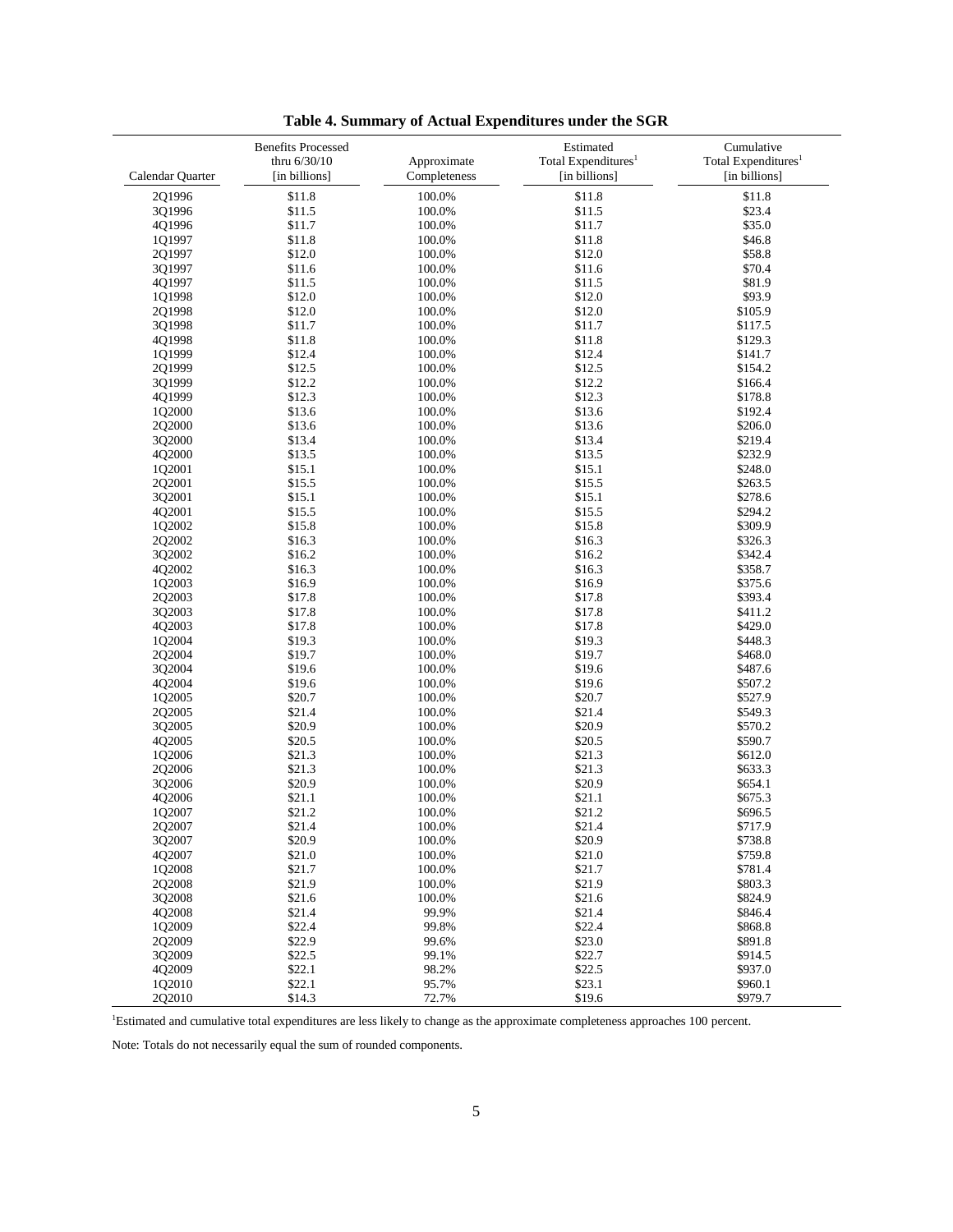## **CY 2011 Physician Fee Schedule Update and Conversion Factor**

The CY 2011 physician fee schedule update is determined according to a statutory formula by multiplying (i) one plus the percent change in the Medicare Economic Index (MEI), and (ii) one plus the update adjustment factor (UAF). The MEI measures the weighted average price change for various inputs involved with producing physicians' services. The UAF compares actual and target expenditures, and, for a given year, is determined by a formula, as shown below.

$$
UAF_{2011} = \frac{\text{Target}_{2010} - \text{Actual}_{2010}}{\text{Actual}_{2010}} \times 0.75 + \frac{\text{Target}_{4/96-12/10} - \text{Actual}_{4/96-12/10}}{\text{Actual}_{2010} \times (1 + SGR_{2011})} \times 0.33
$$

Substituting the estimated figures from tables 1, 3, and 4, as well as our current projections of actual expenditures for CY 2010 (summarized below) in this formula produces our current estimate of the UAF for 2011:

Target<sub>10</sub> = Estimated Allowed Expenditures for CY 2010 = \$97.0 billion (\$23.2 + \$25.0 + \$24.2 + \$24.6) Actual<sub>10</sub> = Estimated Actual Expenditures for CY 2010 = \$92.9 billion Target  $_{4/96-12/10}$ =Estimated Cumulative Allowed Expenditures from  $4/1/96 - 12/31/10 = $1,041.7$  billion Actual<sub>4/96-12/10</sub>=Estimated Cumulative Actual Expenditures from  $4/1/96 - 12/31/10 = $1,029.9$  billion SGR<sub>2011</sub>=Estimated Sustainable Growth Rate for 2011 = −13.4 percent or −0.134

$$
UAF_{2011} = \frac{97.0 - 92.9}{92.9} \times 0.75 + \frac{1,014.7 - 1,029.9}{92.9 \times 0.866} \times 0.33 = -0.029 = -2.9\%
$$

Section  $1848(d)(3)(D)$  of the Act does not allow the update adjustment factor for a given year to be greater than 3.0 percentage points nor less than −7.0 percentage points. Since the UAF for 2011 does not exceed these bounds, the 2011 UAF will be −2.9 percentage points.

Section  $1848(c)(2)(B)(ii)(II)$  of the Act requires that we make changes to relative value units (RVUs) in a budgetneutral manner. We ensure budget neutrality either by adjusting the conversion factor, rescaling the relative value units directly, or applying a separate scaling factor to the relative value units when calculating payments. For 2011, we are ensuring budget neutrality by adjusting the conversion factor for changes to RVUs by a budget neutrality adjustment of 0.5 percent (1.0045) and for changes to the MEI weights by a budget neutrality adjustment of −8.2 percent (0.9181).

As shown in table 5, the estimated CY 2011 conversion factor is determined by applying the 2011 MEI, the 2011 UAF, and the 2011 budget neutrality adjustments to the December 2010 conversion factor.

| December 2010 Conversion Factor          | \$28.3868           |
|------------------------------------------|---------------------|
| <b>CY 2011 MEI</b>                       | $0.4\%$ $(1.00400)$ |
| CY 2011 Update Adjustment Factor         | $-2.9\%$ (0.97100)  |
| CY 2011 RVU Budget Neutrality Adjustment | $0.5\%$ $(1.00450)$ |
| CY 2011 MEI-Weights Budget Neutrality    |                     |
| Adjustment                               | $-8.2\%$ (0.91810)  |
| CY 2011 Conversion Factor Update         | $-10.1\%$ (0.89907) |
| CY 2011 Conversion Factor                | \$25.5217           |
|                                          |                     |

|  |  |  |  | Table 5. CY 2010 Physician Fee Schedule Conversion Factor |  |
|--|--|--|--|-----------------------------------------------------------|--|
|  |  |  |  |                                                           |  |

Table 6 lists the historical MEI and physician updates from 1992 through 2010 and the scheduled values for 2011. The physician update reflects a weighted average for 1993 when there were two different updates (one for surgery and one for other services), and for 1994 through 1998 when there were three different updates (for surgery, primary care, and other services). The physician updates for 2010 and 2011 reflect the impact of the three different updates that were effective during parts of 2010. For January through May 2010, the physician update was 0 percent. For